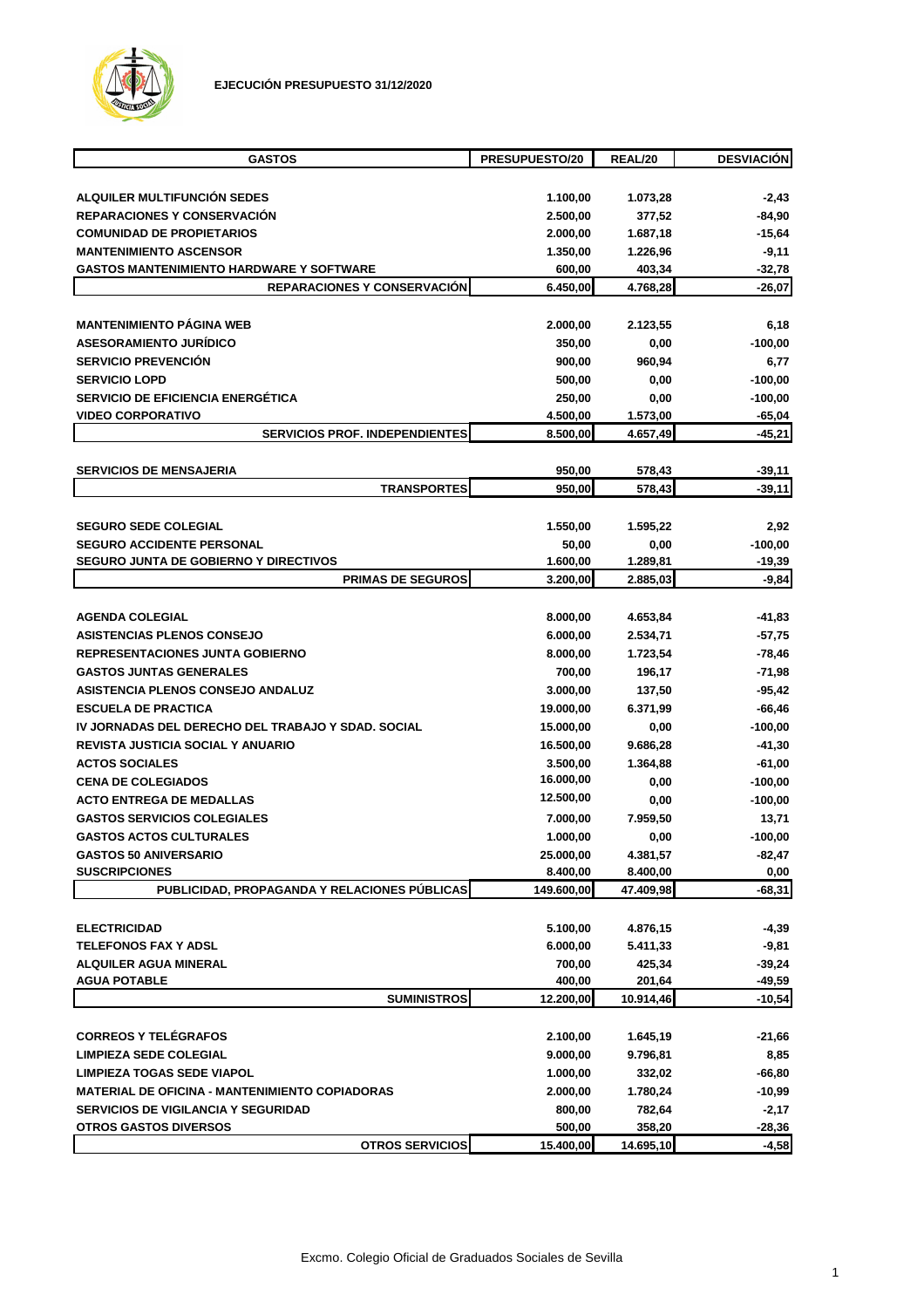

| <b>GASTOS</b>                               | PRESUPUESTO/20 | REAL/20    | <b>DESVIACIÓN</b> |
|---------------------------------------------|----------------|------------|-------------------|
|                                             |                |            |                   |
| <b>IMPUESTO SOBRE BIENES INMUEBLES</b>      | 4.800,00       | 4.741,01   | $-1,23$           |
| <b>TASA RECOGIDA DE BASURA</b>              | 800,00         | 390,00     | $-51,25$          |
| <b>CUOTAS CONSEJO ANDALUZ</b>               | 6.100,00       | 5.961,12   | $-2,28$           |
| <b>CUOTAS CONSEJO GENERAL</b>               | 37.000,00      | 36.318,96  | $-1,84$           |
| <b>OTROS TRIBUTOS</b>                       | 48.700,00      | 47.411,09  | $-2,65$           |
|                                             |                |            |                   |
| <b>SUELDOS Y SALARIOS</b>                   | 116.781,08     | 112.220,37 | $-3,91$           |
| <b>OTROS GASTOS SOCIALES</b>                | 660,00         | 1.775,11   | 168,96            |
| <b>SUELDOS Y SALARIOS</b>                   | 117.441,08     | 113.995,48 | $-2,93$           |
|                                             |                |            |                   |
| <b>SEGURIDAD SOCIAL A CARGO COLEGIO</b>     | 36.682,12      | 35.374,45  | $-3,56$           |
| <b>SEGURIDAD SOC. A CARGO EMPRESA</b>       | 36.682,12      | 35.374,45  | $-3,56$           |
|                                             |                |            |                   |
| <b>INTERESES PRESTAMO HIPOTECARIO</b>       | 3.732,47       | 3.732,47   | 0,00              |
| <b>INTERESES DE DEUDAS</b>                  | 3.732,47       | 3.732,47   | 0,00              |
|                                             |                |            |                   |
| <b>GASTOS FINANCIEROS</b>                   | 600,00         | 694,63     | 15,77             |
| <b>OTROS GASTOS FINANCIEROS</b>             | 600,00         | 694,63     | 15,77             |
|                                             |                |            |                   |
| PÉRDIDAS CRÉDITOS INCOBRABLES               | 0,00           | 0,00       | #¡DIV/0!          |
| PÉRDIDAS CRÉDITOS INCOBRABLES               | 0,00           | 0,00       | #¡DIV/0!          |
|                                             |                |            |                   |
| <b>DOTACIONES A LAS PROVISIONES</b>         | 2.800,00       | 1.732,63   | $-38,12$          |
| PÉRDIDAS POR DETERIORO DE CRÉDITOS OP. COM. | 2.800,00       | 1.732,63   | $-38,12$          |
|                                             |                |            |                   |
| <b>TOTAL GASTOS</b>                         | 406.255,67     | 288.849,52 | $-28,90$          |
|                                             |                |            |                   |

| <b>INGRESOS</b>                                    | PRESUPUESTO/20 | REAL/20    | <b>DESVIACIÓN</b> |
|----------------------------------------------------|----------------|------------|-------------------|
|                                                    |                |            |                   |
| <b>CUOTAS COLEGIADOS</b>                           | 383.000,00     | 376.897,76 | $-1,59$           |
| <b>CUOTAS INSCRIPCIÓN</b>                          | 3.300,00       | 2.929,53   | $-11,23$          |
| <b>PRESTACIONES DE SERVICIOS</b>                   | 386.300,00     | 379.827,29 | $-1,68$           |
|                                                    |                |            |                   |
| <b>INGRESOS EXCEPCIONALES DE GESTION</b>           | 100,00         | 872,72     | 772,72            |
| <b>INGRESOS GASTOS CULTURALES Y 50 ANIVERSARIO</b> | 1.000.00       | 0.00       | $-100,00$         |
| <b>INGRESOS 50 ANIVERSARIO</b>                     | 0,00           | 0,00       | #¡DIV/0!          |
| <b>INGRESOS CENA COLEGIADOS</b>                    | 1.000,00       | 0.00       | $-100,00$         |
| <b>INGRESOS INVITACIONES ENTREGA MEDALLAS</b>      | 2.500,00       | 0,00       | $-100,00$         |
| <b>INGRESOS POR ESCUELA DE PRACTICAS</b>           | 5.000,00       | 470,00     | $-90,60$          |
| IV JORNADAS DEL DERECHO DEL TRABAJO Y SDAD, SOCIAL | 15.000,00      | 0,00       | $-100,00$         |
| <b>COLABORACIONES VARIAS</b>                       | 10.000,00      | 4.879,65   | $-51,20$          |
| INGRESOS POR REVISTA JUSTICIA SOCIAL Y PÁGINA WEB  | 12.000,00      | 3.694,17   | $-69,22$          |
| <b>INGRESOS POR SERVICIOS DIVERSOS</b>             | 46.600,00      | 9.916,54   | $-78,72$          |
|                                                    |                |            |                   |
|                                                    |                |            |                   |
| <b>INGRESOS EXTRAORDINARIOS</b>                    | 300,00         | 133,04     | $-55,65$          |
| <b>DONATIVO OBRA SOCIAL LA CAIXA</b>               | 3.000,00       | 0,00       | $-100,00$         |
| <b>OTROS INGRESOS FINANCIEROS</b>                  | 3.300,00       | 133,04     | $-95,97$          |
|                                                    |                |            |                   |
| <b>INGRESOS PROVISIONES</b>                        | 2.000,00       | 1.728,81   | $-13,56$          |
| <b>REVERSIÓN CUOTAS INCOBRABLES</b>                | 0,00           | 0,00       | #¡DIV/0!          |
| REVERSIÓN DEL DETERIORO DE CRÉDITOS OPER.COM.      | 2.000,00       | 1.728,81   | $-13,56$          |
|                                                    |                |            |                   |
| <b>TOTAL INGRESOS</b>                              | 438.200,00     | 391.605,68 | $-10,63$          |
| DÉFICIT/SUPERAVIT SIN AMORTIZACIONES               | 31.944,33      | 102.756,16 | 221,67            |